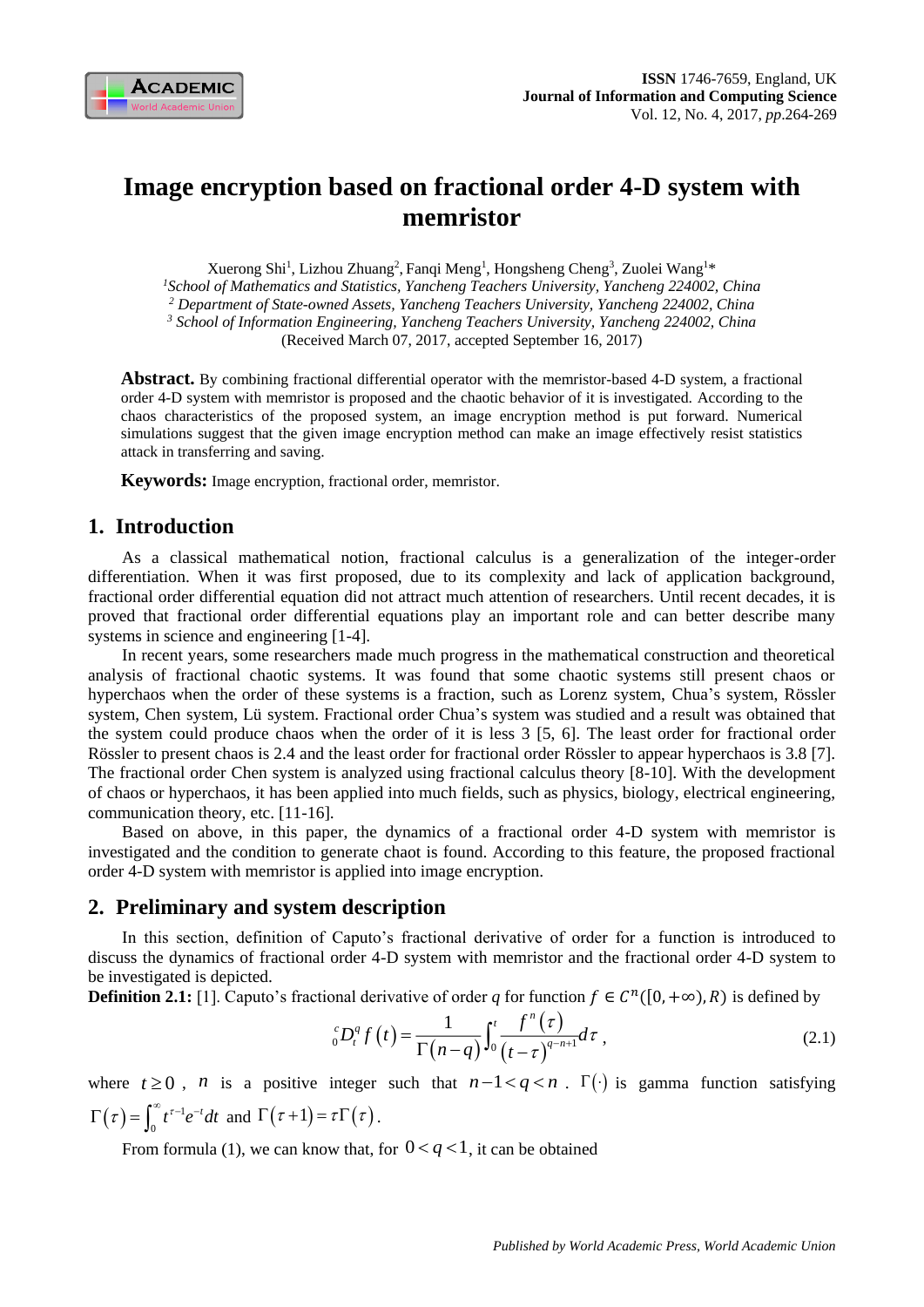$$
{}_{0}^{c}D_{t}^{q}f(t)=\frac{1}{\Gamma(1-q)}\int_{0}^{t}\frac{f^{\prime}(\tau)}{(t-\tau)^{q}}d\tau.
$$

It should be noted that, for simplicity, we denote  ${}_{0}^{c}D_{t}^{q}f(t)$  as  $D^{q}f(t)$  in following operator.

According to the method reported in [17], a new memristive system had been constructed by utilizing memristor to substitute resistor in a three-dimensional hypogenetic chaotic jerk system proposed by [18], which is given as

$$
\begin{cases}\n\dot{x} = |y| - b \\
\dot{y} = W(w)z \\
\dot{z} = |x| - y - az - c\n\end{cases}
$$
\n(2.2)

where  $x, y, z$  are state variables, *w* is the inner dimensionless state variable of the proposed memristor, and  $W(w) = \alpha - \beta |w|$  is the memductance function used to describe an ideal and active flux-controlled memristor with an absolute value nonlinearity. The dynamical behaviors of memristive system (2) have been studied and initial condition-dependent dynamical phenomenon of extreme multistability has been found [19].

Learned from model (2), the corresponding fractional order system with memristor is described as

$$
\begin{cases}\nD^q x = |y| - b \\
D^q y = W(w)z \\
D^q z = |x| - y - az - c \\
D^q w = z\n\end{cases}
$$
\n(2.3)

When the parameters are selected as  $a = 0.6$ ,  $b = 1.3$ ,  $c = 2$ ,  $a = 1$ ,  $\beta = 0.1$  and the initial conditions are set as  $(0, 0, 0.001, 0)$ , the lookalike chaotic attractor can be observed in the fractional order system (3) at  $q=0.98$ , which can be seen in Fig. 1. Furthermore, time series of variables  $x$  and  $z$  are given in Fig.2 and Fig.3, respectively, which verifies that the variables can appear chaotic behavior for appropriate parameters.



Fig-2.2:- Time series of variable  $x$  in system (3).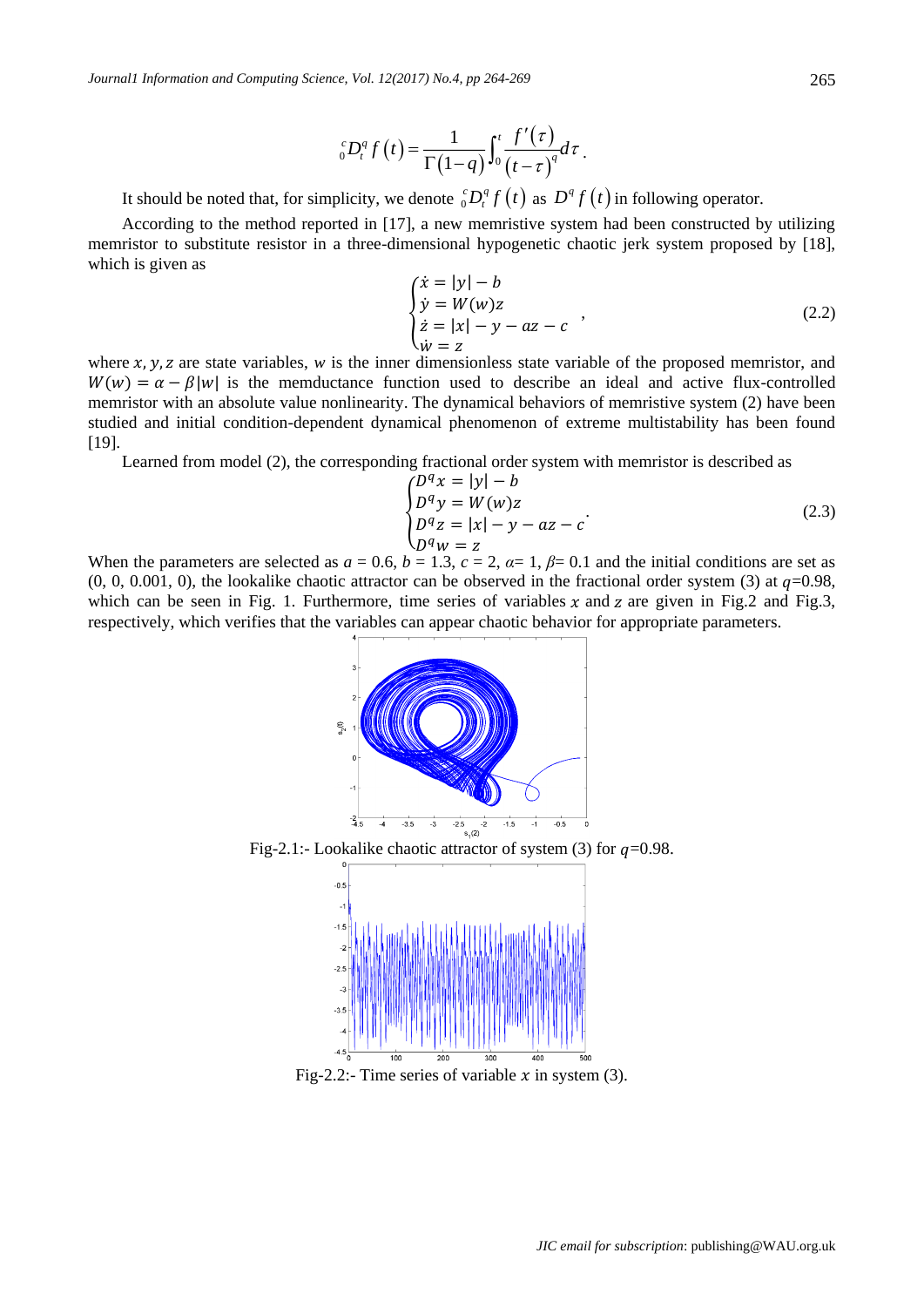

Fig-2.3:- Time series of variable  $z$  in system (3).

### **3. Image encryption**

#### **3.1. Encryption process**

According to the sequences of state variables produced in Section 2, an image encryption method is given, which mainly includes following steps.

Step 1. Read the image and obtain its size  $M \times N$ .

Step 2. Generate chaotic sequence.

Choose suitable system parameters and initial values of system (3) and make it have chaotic behavior, then throw away some groups at the beginning of the sequences and take the remaining groups as

$$
S = (x_j, y_j, z_j, w_j)(j = 1, 2, \cdots).
$$

Step 3. Pixel permutation

Image pixels are permutated according to logistic map [20]

$$
x_{n+1} = \mu x_n (1 - x_n)
$$
\n(3.1.1)

and formula

$$
\begin{cases}\n x_{i+1} = (x_i + y_i + abs(fix(z_j)) + abs(fix(z_{j+k}))) \mod M. \\
 y_{i+1} = (y_i + abs(fix(z_{j+k})) + K \sin(\frac{2\pi x_{i+1}}{N})) \mod N. \\
 & (3.1.2)\n\end{cases}
$$

In map (4),  $\mu$  (3.5699456 <  $\mu$  ≤ 4) is the control parameter. In formula (5),  $(x_i, y_i)$  and  $(x_{i+1}, y_{i+1})$  are the locations before and after permutation, respectively. The extraction of  $(x_i, y_i)$  is in line with the system (3) while the extraction of  $z_j$  is in light of the logistic map (4). K is a constant.  $abs(x)$  is the absolute value of x.  $fix(x)$  rounds the element of x toward zero resulting in an integer. f is positive integer indicating interval between  $r_x$  and  $r_y$ .

Step 3. Pixel diffusion

Pixel values are modified sequentially according to

$$
v = p \oplus (c \times x_i + d \times y_i) \mod L, \tag{3.1.3}
$$

where *P* and *v* are the pixels' values before and after the modification, respectively.  $(x_i, y_i)$  means the pixel location. *L* is the grayscale of pixels. *<sup>c</sup>* and *d* are diffusion parameters in view of

$$
\begin{cases}\nc = abs(10^t x_j - round(10^t x_j)) \times 10^3. \\
d = abs(10^t y_j - round(10^t y_j)) \times 10^3.\n\end{cases}
$$
\n(3.1.4)

According to the inverse of above process, encrypted image can be decrypted.

#### **3.2. Simulation results and security analysis**

Without loss of generality, Lenna is selected as simulation example to verify the effectiveness of the proposed method. Fig.4 depicts the encryption and decryption results of Lena image based on fractional order 4-D system with memristor, which means that the proposed method not only can encrypt Lenna image effectively but also can make the encrypted image be well restored.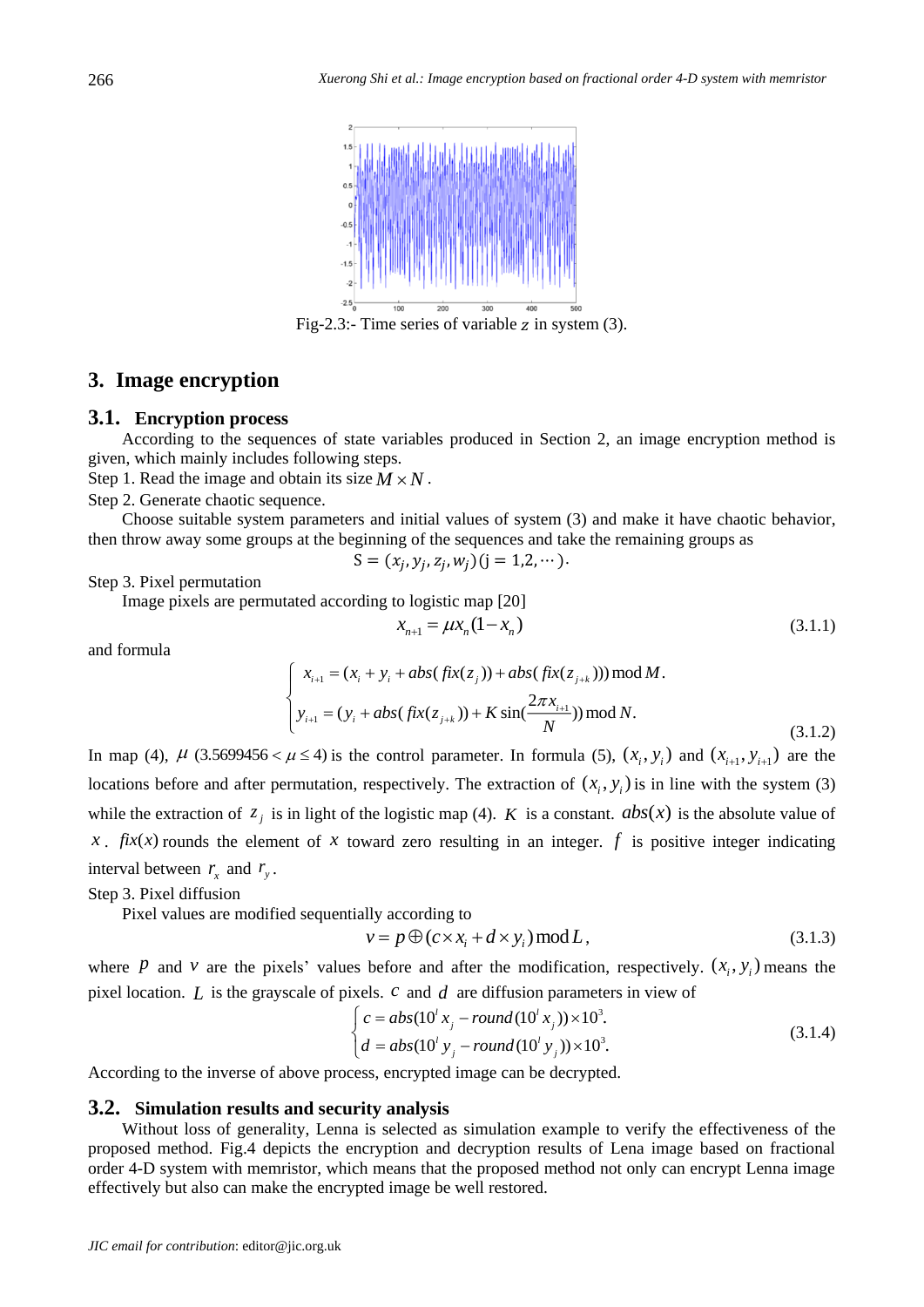

Fig-3.1:- The encryption and decryption results of Lena image based on fractional order 4-D system with memristor.



(a) Histogram of plain Lenna image, (b) Histogram of encrypted Lenna image.

To examine the security of the proposed encryption method, Fig.5 draws the histogram of plain Lenna image and the encrypted Lenna image, from which it obvious to see that the histogram of plain Lenna image is provided with strong statistical characteristics while the histogram of the encrypted Lenna image has a strong randomness. It means that the encryption method can better discretize the statistical features in the image. To furthermore illustrate this feature, the scatters of plain Lenna image and the encrypted Lenna image are drawn in Fig.6. From Fig.6(a)-(c), it can be seen that, adjacent pixels in the plain Lenna image have a strong correlation in three directions, such as horizontal, vertical and diagonal. But from Fig.6(d)-(f), it's known that, in the encrypted Lenna image, correlation between adjacent pixels becomes very weak in the same three directions. This result suggests that the image encryption based on fractional order 4-D system with memristor can greatly reduce the correlation between adjacent pixels. Fig.5 and Fig.6 suggest that the proposed image encryption method can make an image resist statistical attacks effectively.

#### **4. Conclusion** (a)

In this paper, by applying fractional differential operator, a fractional order 4-D system with memristor is proposed and chaotic behaviors of it have been explored. Results suggest that proposed system can show chaotic characteristics dependent on the system parameters and initial values of it. According to this fact, an image encryption method based on the fractional order system with memristor is put forward. Numerical simulation results suggest that this image encryption scheme not only can make an image be well encrypted but also can make the encrypted image be fully restored. Furthermore, analysis of histogram and the correlation between adjacent pixels illustrates that the proposed image encryption method has good resistance to statistical attack in image transferring and can be used in image encryption.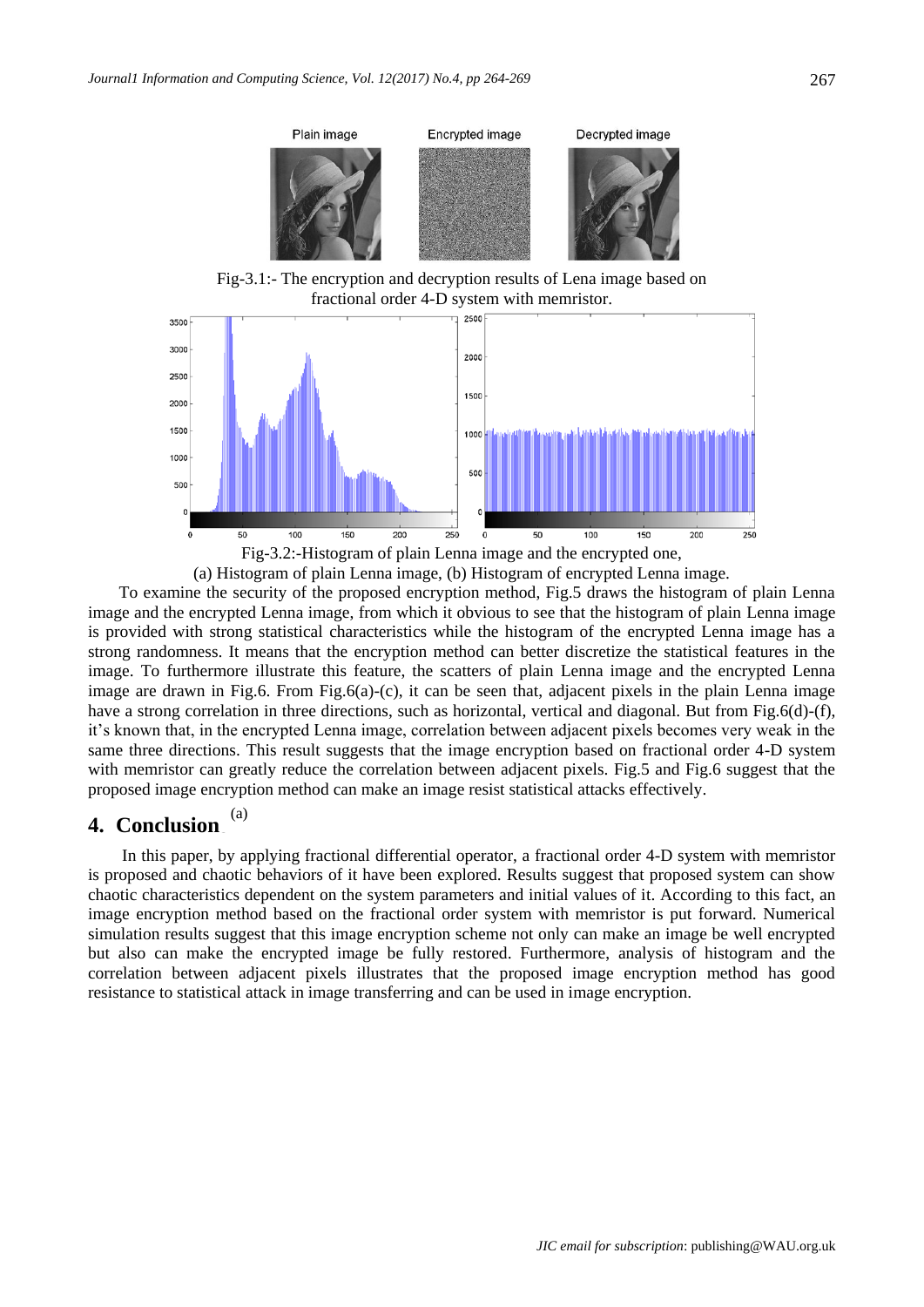

Fig-3.3:- Scatter of the correlation between adjacent pixels in plain Lenna image and the encrypted Lenna image, (a) Horizontal scatter of plain Lenna image, (b) Vertical scatter of plain Lenna image, (c) Diagonal scatter of plain Lenna image,

(d) Horizontal scatter of encrypted Lenna image, (e) Vertical scatter of encrypted Lenna image, (f) Diagonal scatter of encrypted Lenna image.

# **5. Acknowledgement**

This work is supported by National Natural Science Foundation of China (Grant Nos. 11472238 and 51777180) and the Qing Lan Project of the Jiangsu Higher Education Institutions of China.

# **6. References**

- A. Kilbas, H. Srivastava, J. Trujillo, Theory and application of fractional differential equations, Elsevier, New York, 2006.
- E. Ahmeda, A. Elgazzar, On fractional order differential equations model for nonlocal epidemics, Physica A 2007, 379: 607-614.
- [3] K. Moaddy, A. Radwan, K.Salama, et al., The fractional-order modeling and synchronization of electrically coupled neuron systems, Comput. Math. Appl. 2012,64: 3329-3339.
- [4] S. Bhalekar, V. Daftardar-Gejji, Synchronization of differential fractional-order chaotic systems using active control, Commun. Nonlinear Sci. Numer. Simul. 2010, 15: 3536-3546.
- T.T. Hartley, C.F. Lorenzo, Qammer H. Killory, Chaos in a fractional order Chua's system, Circuits & Systems I Fundamental Theory & Applications IEEE Transactions on IEEE Trans CAS-I 1995, 42(08): 485-490.